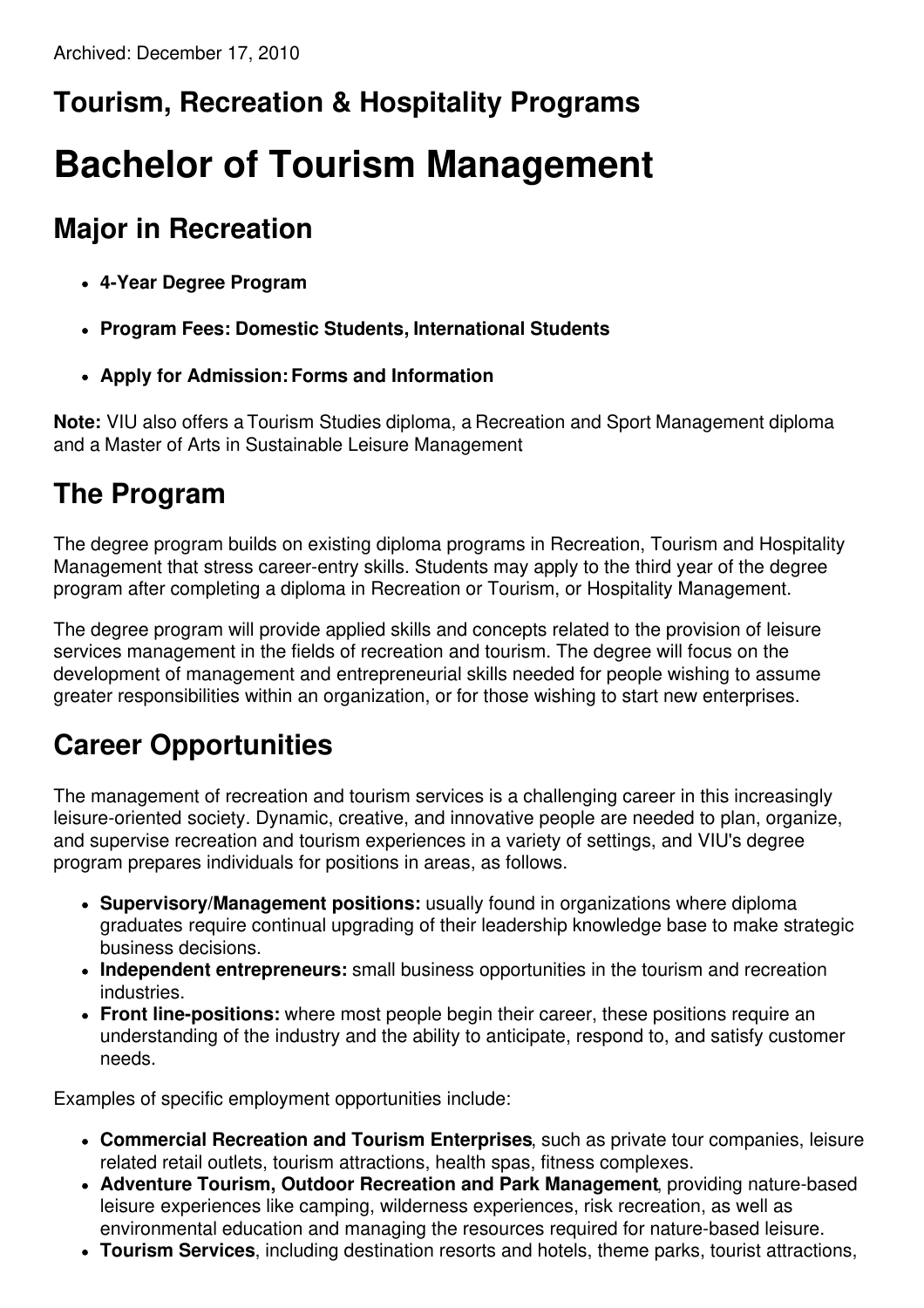convention and meeting business, and special events and festivals.

- **Tour Operations**, including packaging, marketing and operation of tours, tour guiding and interpretation services.
- **Sport Management, Public Recreation and Tourism**, including parks and recreation departments in municipalities and regional districts, government tourism agencies, community schools, recreation associations, and public recreation facilities.
- **Not-for-profit Agencies**, including YM/YWCA, Boys and Girls Clubs, and others represented within our communities.
- **Accommodation and Food Services**, including hotels, restaurants, resorts, and large food service companies providing management services to hospitals, universities and airlines.
- **Inclusive Leisure**, involving the provision of recreation and tourism services to individuals or groups with special needs in settings such as hospitals, rehabilitation centres, mental health and community health centres, etc.

### **Admission Requirements - Year 1**

The following are admission requirements for students applying to Year 1 of the**Bachelor of Tourism Management** program:

- General admission requirements apply.
- English 12 with minimum "C+" grade, or equivalent.
- Minimum "C" grade in one of the following: Principles of Math 11, Applications of Math 11, Foundations of Math 11, Pre-calculus 11, or equivalent.
- Official transcript of grades from high school (and post-secondary institutions where applicable).

**Note:** Students applying online should select either the Tourism Studies option or the Recreation and Sport Management option. Students applying with a printed application form should identify which of they two options they are interested in.

#### **Notes on Admission**

- Field work may require a criminal record check prior to placement.
- An interview may be required.
- An assessment of writing skills may be required.
- Enrolment in this program is limited. Students who meet or exceed the minimum admission requirements may not necessarily be admitted to the program.
- All new students must participate in a compulsory orientation held early in the Fall semester.
- Students admitted to the degree can exit after Year 2 and apply for a diploma in Tourism Studies or Recreation and Sport Management.

### **Start Date and Application Deadline - Year 1**

The program starts in September and applications are accepted between November 15 and March 31. For further information regarding late applications and program contacts check the Program Availability List for the Tourism or Recreation options.

#### **Admission Requirements - Year 3**

Students may apply to the third year of the degree program after successful completion of a diploma in Recreation and Sport Management, Tourism Studies, Hospitality Management, or permission of the department.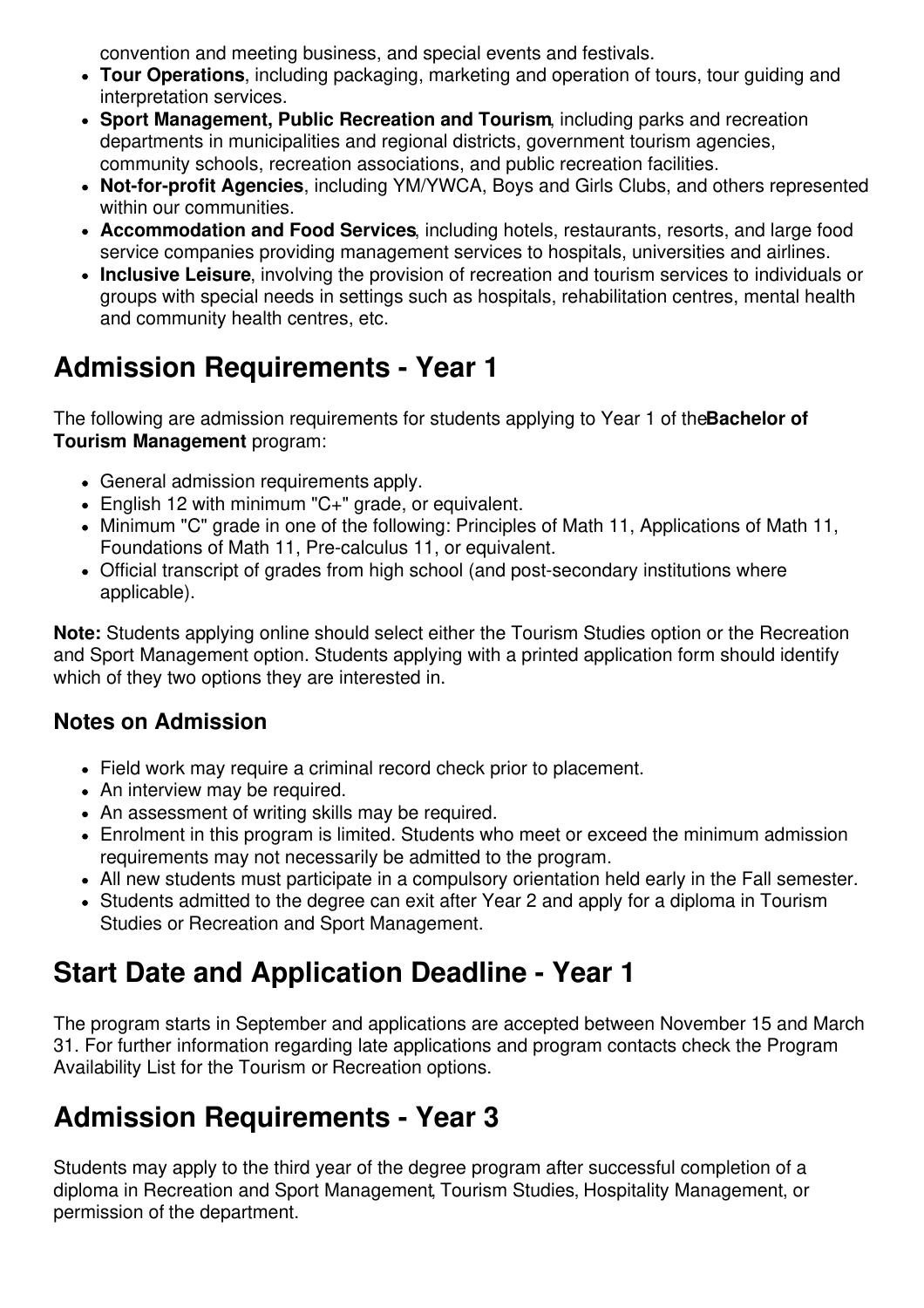#### *Notes on Admission*

- Admission to the third year of the program is limited. Students who meet or exceed the minimum admission requirements may not necessarily be admitted to the program.
- All students must participate in a compulsory orientation which takes place early in the Fall semester.

#### **Start Date and Application Deadline - Year 3**

The program starts in September and applications are accepted between November 15 and March 31. For further information regarding late applications and program contacts check the Program Availability List.

#### **Transfer from other Institutions**

- Students wishing to transfer to VIU, after completing two-year diploma programs in recreation, tourism and hospitality, elsewhere, will be considered for block transfer.
- General admission requirements apply.
- Prospective students must hold a minimum "C+" average grade for their completed diploma, with minimum "C" grade in individual courses.
- Letter of support from faculty at the sending institution.

#### **Continuing Requirements/Minimum Sessional Grade Point Average**

Students must maintain an average "C+", with a minimum "C" grade in any individual course in the program, and perform satisfactorily in work placement activity.

Students who fail to maintain these standards will be placed on academic probation for the following academic year. If the standards are not attained during the probationary year, the student will be asked to withdraw from the program for a minimum period of one academic year. The student may apply for probationary re-instatement after the withdrawal period, subject to available space.

#### **Degree Completion**

The expected, normal time required to complete the degree program (years 3 and 4) will be two years for full-time students. Part-time students who may require a longer time to complete the program are encouraged to apply, as the department is committed to the provision of coursework through a variety of alternative methods (Prior Learning Assessment, online, evening, short intensive sessions).

#### **Prior Learning Assessment**

Students who have gained required skills, knowledge and competencies taught in the degree program in Tourism and Recreation may consider seeking recognition and assessment of their prior learning. Students who are successful in demonstrating prior learning to the extent required by the faculty will be granted appropriate credit toward the degree.

#### **Exit Requirements**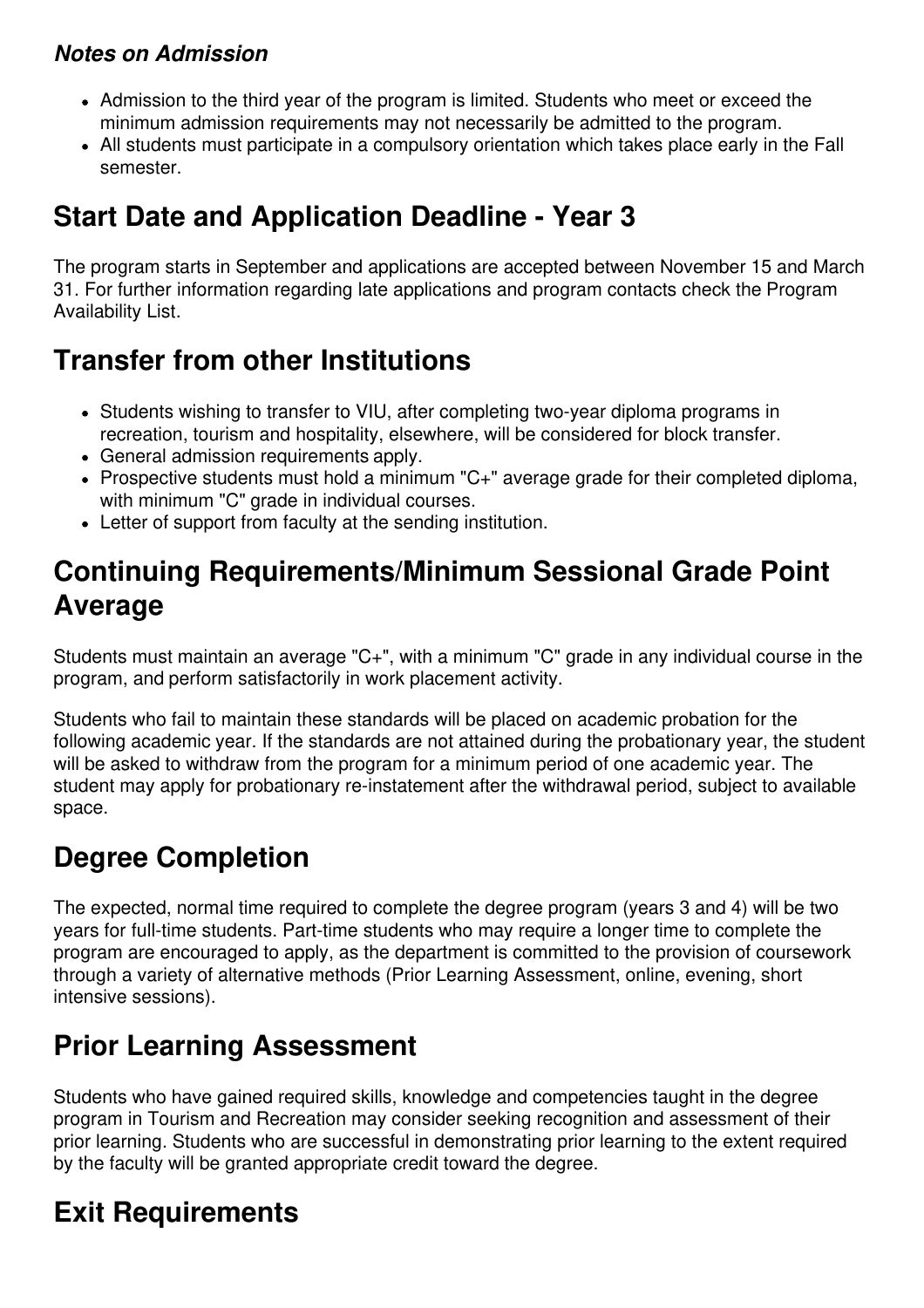Beyond satisfying the academic requirements necessary for graduation, all students must obtain four exit requirements from the categories of leadership, technical training, or professional development. These may be obtained by completing certifications, or attending workshops and conferences from an approved list of options.

#### **Work Placement Opportunities**

Students in the third year of the degree will participate in either a Co-operative Education work term or an Internship. In order to receive a Co-operative Education designation, transfer students must have successfully completed two Co-op work terms in their diploma activity. Participation in the third Co-op work term is based on availability of space and academic performance with a minimum 3.0 ("B") grade point average.

#### **Special Expenses**

Fees for co-operative education and internships are due during the second month of each work term.

*All fees and costs are subject to change without prior notice*

#### **Program Outline**

Students starting in Year 1 of the*Bachelor of Tourism Management* program will choose either the Recreation and Sport Management option or Tourism Studies option. Students who have completed a Diploma in Recreation and Sport Management, Tourism Studies, or Hospitality will start in Year 3.

#### **Recreation and Sport Management Option**

| <b>YEAR1</b>                                                        | <b>Credits</b> |
|---------------------------------------------------------------------|----------------|
| RMGT 100 - (Intro to Recreation and Sport)                          | 3              |
| RMGT 101 - (Intro to Marketing in Recreation and Sport)             | 3              |
| RMGT 110 - (Co-operative Education Preparation)                     |                |
| RMGT 153 - (Cultural Issues in Recreation and Sport)                | 3              |
| RMGT 159 - (Environmental Stewardship in Recreation and Sport)      | 3              |
| RMGT 161 - (Leadership in Recreation and Sport)                     | 3              |
| RMGT 170 - (Delivery Systems in Recreation and Sport)               | 3              |
| RMGT 190 - (Programming and Special Events in Recreation and Sport) | 3              |
| <b>ENGL 115 - (University Writing and Research)</b>                 | 3              |
| <b>ENGL 225 - (Business and Technical Writing)</b>                  | 3              |
| Elective*                                                           | 3              |
| <b>Total Credits</b>                                                | 31             |

| Summer                                               |  |
|------------------------------------------------------|--|
| <b>RMGT 109 - (Co-op Education Work Placement I)</b> |  |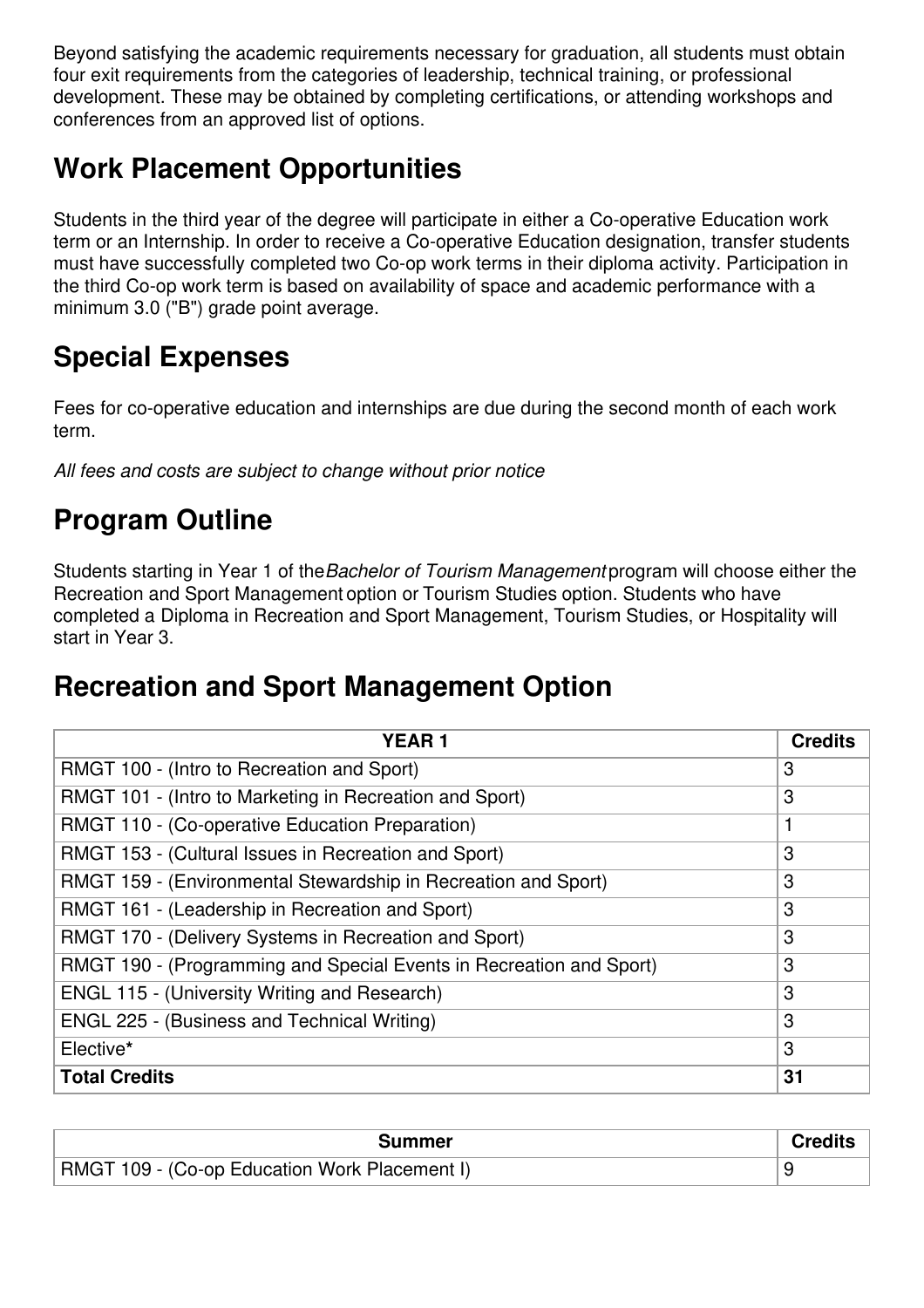| <b>YEAR2</b>                                                                                                                                                                                                                                                                                                                                                                                                   | <b>Credits</b> |
|----------------------------------------------------------------------------------------------------------------------------------------------------------------------------------------------------------------------------------------------------------------------------------------------------------------------------------------------------------------------------------------------------------------|----------------|
| RMGT 200 - (Human Resource Management in Recreation and Sport) or,<br><b>MGMT 293 - (Human Resource Management)</b>                                                                                                                                                                                                                                                                                            | 3              |
| RMGT 210 - (Co-operative Education Preparation)                                                                                                                                                                                                                                                                                                                                                                | 1              |
| RMGT 220 - (Facility Management in Recreation and Sport)                                                                                                                                                                                                                                                                                                                                                       | 3              |
| RMGT 226 - (Law for Recreation and Sports Managers)                                                                                                                                                                                                                                                                                                                                                            | 3              |
| RMGT 251 - (Market Research in Recreation and Sport)                                                                                                                                                                                                                                                                                                                                                           | 3              |
| ACCT 101 - (Accounting for Non-Financial Managers)                                                                                                                                                                                                                                                                                                                                                             | 3              |
| ECON 100 - (Intro to Economics)                                                                                                                                                                                                                                                                                                                                                                                | 3              |
| Two Electives*                                                                                                                                                                                                                                                                                                                                                                                                 | 6              |
| Two courses** chosen from:<br>RMGT 211 - (Inclusive Recreation and Sport Services)<br>RMGT 260 - (Commercial Recreation and Sport)<br>RGMT 270 - (Recreation and Sport in Aboriginal Communities)<br>RGMT 280 - (Leisure and Active Lifestyles)<br>TOUR 207 - (Heritage Interpretation in Tourism)<br>TOUR 208 - (Tourism Destinations)<br>TOUR 215 - (Tour Group Packaging)<br>TOUR 252 - (Adventure Tourism) | 6              |
| <b>Total Credits</b>                                                                                                                                                                                                                                                                                                                                                                                           | 31             |

| Summer                                         |  |
|------------------------------------------------|--|
| RMGT 209 - (Co-op Education Work Placement II) |  |

*\* General electives must be from outside the Department of Recreation and Tourism Management.*

*\*\* Some courses are offered on a rotational basis and may not be offered every academic year. For current offerings, please check the Student Handbook for the Recreation and Tourism Management Department at web.viu.ca/rectour.*

#### **Tourism Studies Option**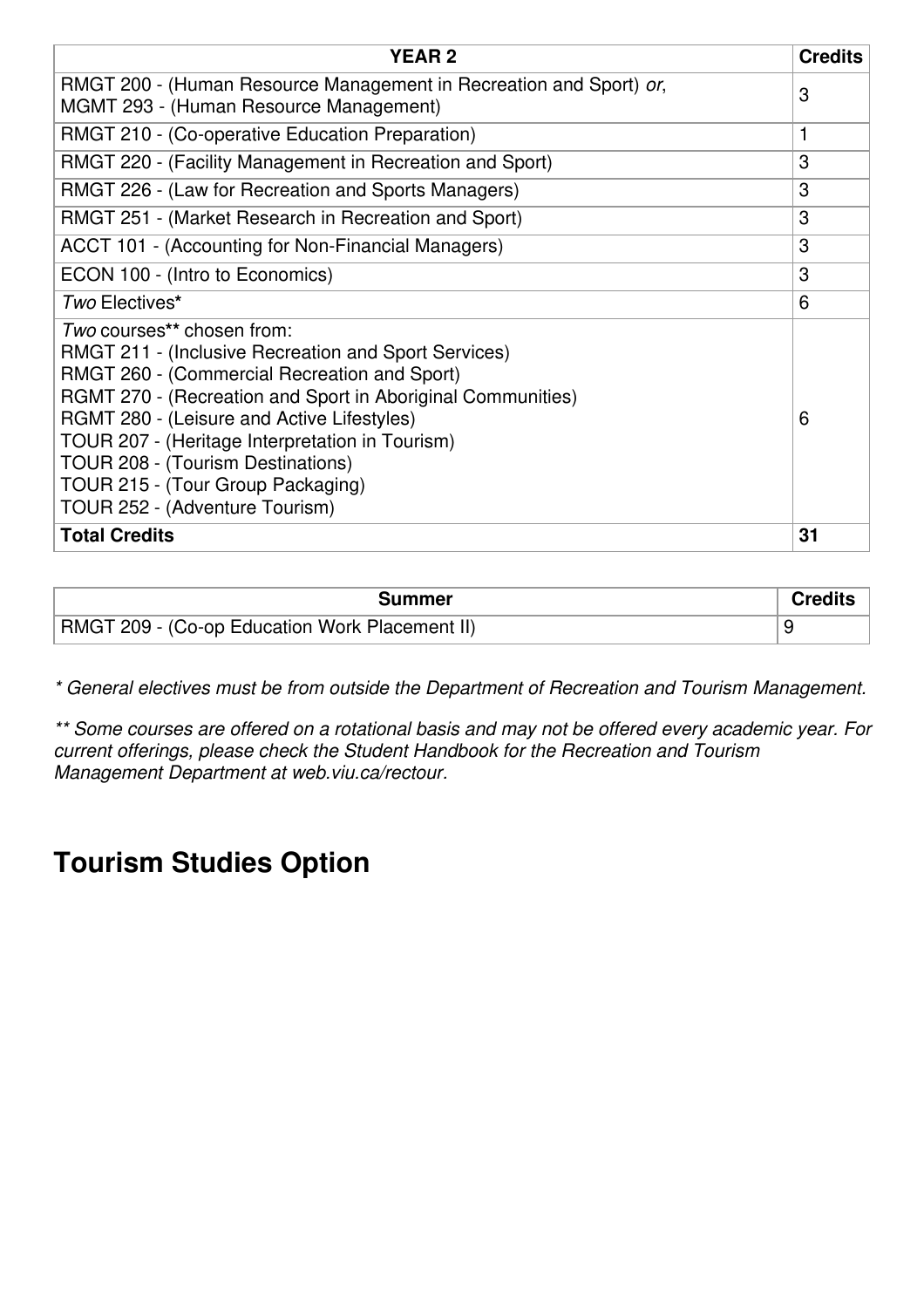| <b>YEAR1</b>                                                          | <b>Credits</b> |
|-----------------------------------------------------------------------|----------------|
| TOUR 100 - (Intro to Recreation and Tourism)                          | 3              |
| TOUR 101 - (Intro to Marketing in Recreation and Tourism)             | 3              |
| TOUR 110 - (Co-operative Education Preparation)                       | 1              |
| TOUR 153 - (Cultural Issues in Recreation and Tourism)                | 3              |
| TOUR 159 - (Environmental Stewardship in Recreation and Tourism)      | 3              |
| TOUR 161 - (Leadership in Recreation and Tourism)                     | 3              |
| TOUR 170 - (Delivery Systems in Recreation and Tourism)               | 3              |
| TOUR 190 - (Programming and Special Events in Recreation and Tourism) | 3              |
| <b>ENGL 115 - (University Writing and Research)</b>                   | 3              |
| <b>ENGL 225 - (Business and Technical Writing)</b>                    | 3              |
| Elective*                                                             | 3              |
| <b>Total Credits</b>                                                  | 31             |

| Summer                                        | <b>Credits</b> |
|-----------------------------------------------|----------------|
| TOUR 109 - (Co-op Education Work Placement I) |                |

| <b>YEAR2</b>                                                                                                                                                                                                                                                                                                                                                                                                                         | <b>Credits</b> |
|--------------------------------------------------------------------------------------------------------------------------------------------------------------------------------------------------------------------------------------------------------------------------------------------------------------------------------------------------------------------------------------------------------------------------------------|----------------|
| TOUR 200 - (Human Resource Management in Recreation and Tourism) or,<br>MGMT 293 - (Human Resource Management)                                                                                                                                                                                                                                                                                                                       | 3              |
| TOUR 210 - (Co-operative Education Preparation)                                                                                                                                                                                                                                                                                                                                                                                      | 1              |
| TOUR 220 - (Facility Management in Recreation and Tourism)                                                                                                                                                                                                                                                                                                                                                                           | 3              |
| TOUR 226 - (Law for Recreation and Tourism Managers)                                                                                                                                                                                                                                                                                                                                                                                 | 3              |
| TOUR 251 - (Market Research Methods in Recreation and Tourism)                                                                                                                                                                                                                                                                                                                                                                       | 3              |
| ACCT 101 - (Accounting Essentials for Non-Financial Managers)                                                                                                                                                                                                                                                                                                                                                                        | 3              |
| ECON 100 - (Intro to Economics)                                                                                                                                                                                                                                                                                                                                                                                                      | 3              |
| Two Electives*                                                                                                                                                                                                                                                                                                                                                                                                                       | 6              |
| Two courses** chosen from:<br><b>RGMT 211 - (Inclusive Recreation and Sport Services)</b><br>RGMT 260 - (Commercial Recreation and Sport)<br>RGMT 270 - (Recreation and Sport in Aboriginal Communities)<br>RGMT 280 - (Leisure and Active Lifestyles)<br>TOUR 207 - (Heritage Interpretation in Recreation and Tourism)<br>TOUR 208 - (Tourism Destinations)<br>TOUR 215 - (Tour Group Packaging)<br>TOUR 252 - (Adventure Tourism) | 6              |
| <b>Total Credits</b>                                                                                                                                                                                                                                                                                                                                                                                                                 | 31             |

| Summer                                         |  |
|------------------------------------------------|--|
| TOUR 209 - (Co-op Education Work Placement II) |  |

*\* General electives must be from outside the Department of Recreation and Tourism Management.*

*\*\* Some courses are offered on a rotational basis and may not be offered every academic year. For current offerings, please check the Student Handbook for the Recreation and Tourism*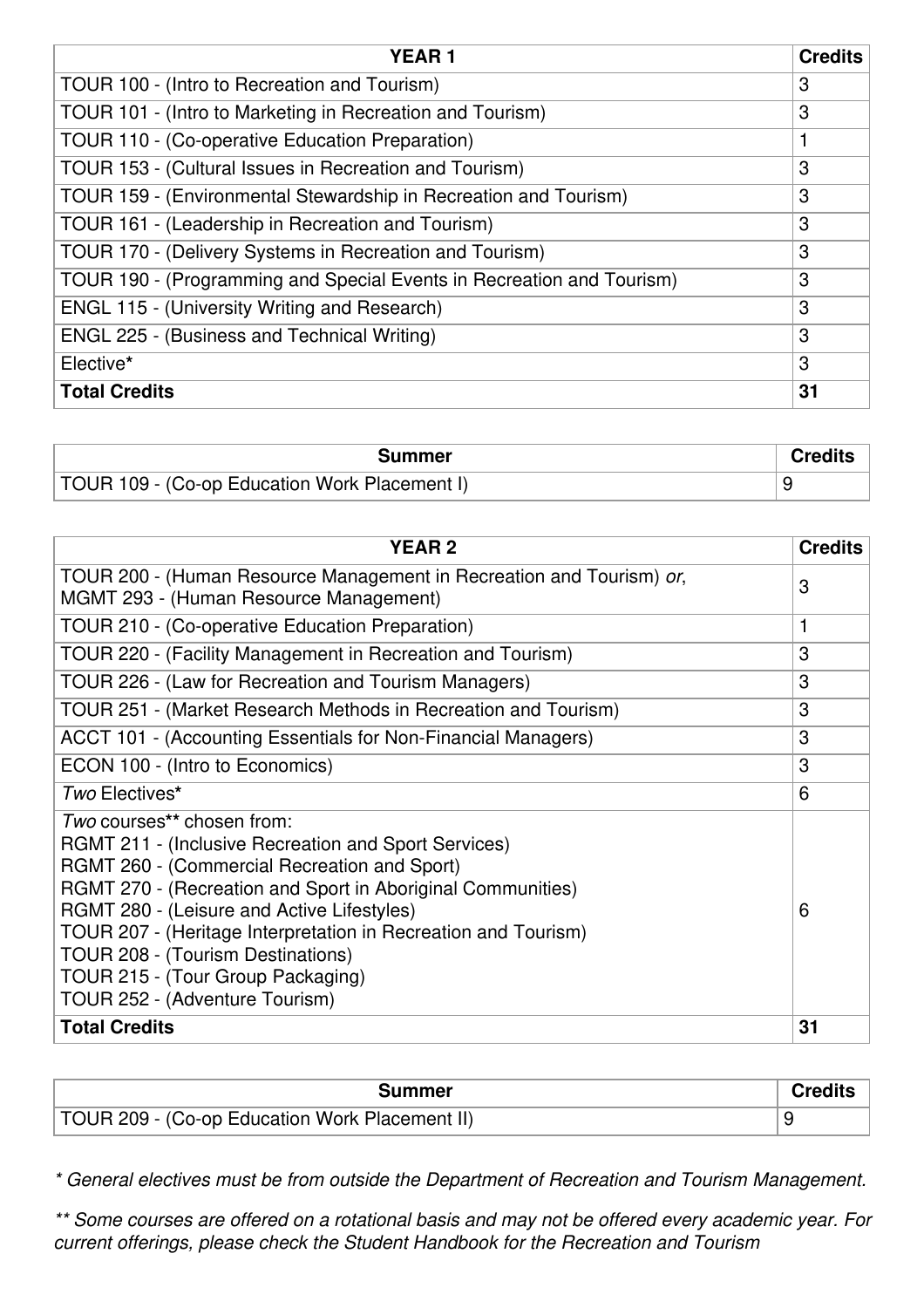#### **Years 3 & 4**

| <b>YEAR3</b>                                                                                                                                                                                                                                                                                                                                                                                                                                                                                                                                                                                                                                                                                                                                                                                                                                            | <b>Credits</b> |
|---------------------------------------------------------------------------------------------------------------------------------------------------------------------------------------------------------------------------------------------------------------------------------------------------------------------------------------------------------------------------------------------------------------------------------------------------------------------------------------------------------------------------------------------------------------------------------------------------------------------------------------------------------------------------------------------------------------------------------------------------------------------------------------------------------------------------------------------------------|----------------|
| TRMT 311 - (Consumer Behaviour in Recreation and Tourism)                                                                                                                                                                                                                                                                                                                                                                                                                                                                                                                                                                                                                                                                                                                                                                                               | 3              |
| TRMT 324 - (Financial Management in Recreation and Tourism)                                                                                                                                                                                                                                                                                                                                                                                                                                                                                                                                                                                                                                                                                                                                                                                             | 3              |
| TRMT 351 - (Statistical Methods in Recreation and Tourism)                                                                                                                                                                                                                                                                                                                                                                                                                                                                                                                                                                                                                                                                                                                                                                                              | 3              |
| TRMT 353 - (Community Development in Recreation and Tourism)                                                                                                                                                                                                                                                                                                                                                                                                                                                                                                                                                                                                                                                                                                                                                                                            | 3              |
| TRMT 357 - (Advanced Research Methods in Recreation & Tourism Management)                                                                                                                                                                                                                                                                                                                                                                                                                                                                                                                                                                                                                                                                                                                                                                               | 3              |
| Two Approved General Electives**                                                                                                                                                                                                                                                                                                                                                                                                                                                                                                                                                                                                                                                                                                                                                                                                                        | 6              |
| One Upper-Level Elective                                                                                                                                                                                                                                                                                                                                                                                                                                                                                                                                                                                                                                                                                                                                                                                                                                | 3              |
| Two elective courses* selected from list below:<br>TRMT 312 - (Issues in Not-For-Profit Management)<br>TRMT 349 - (Promotions Management in Recreation and Tourism)<br>TRMT 359 - (Management of Parks and Protected Areas)<br>TRMT 368 - (International Marketing in Recreation and Tourism)<br>TRMT 391 - (Study Tour)<br>TRMT 392 - (Programming and Services for Seniors)<br>TRMT 393 - (Licensing, Sponsorship and Fundraising)<br>TRMT 394 - (Sport Tourism)<br>TRMT 395 - (Ethics in Sport Recreation and Tourism)<br>TRMT 396 - (Aboriginal Tourism)<br>TRMT 397 - (Programming and Services for Youth)<br>TRMT 430 - (Resort Management)<br>TRMT 441 - (Management of Festivals and Special Events)<br>TRMT 444 - (Rural Development through Recreation and Tourism)<br>TRMT 450 - (Volunteer Management)<br>TRMT 475 - (Lifestyle Management) | 6              |
| <b>Total Credits</b>                                                                                                                                                                                                                                                                                                                                                                                                                                                                                                                                                                                                                                                                                                                                                                                                                                    | 30             |

| TRMT 309A - (Co-operative Education Work Placement III) |   |
|---------------------------------------------------------|---|
| ∣ or                                                    | q |
| TRMT 309B - (Internship)                                |   |